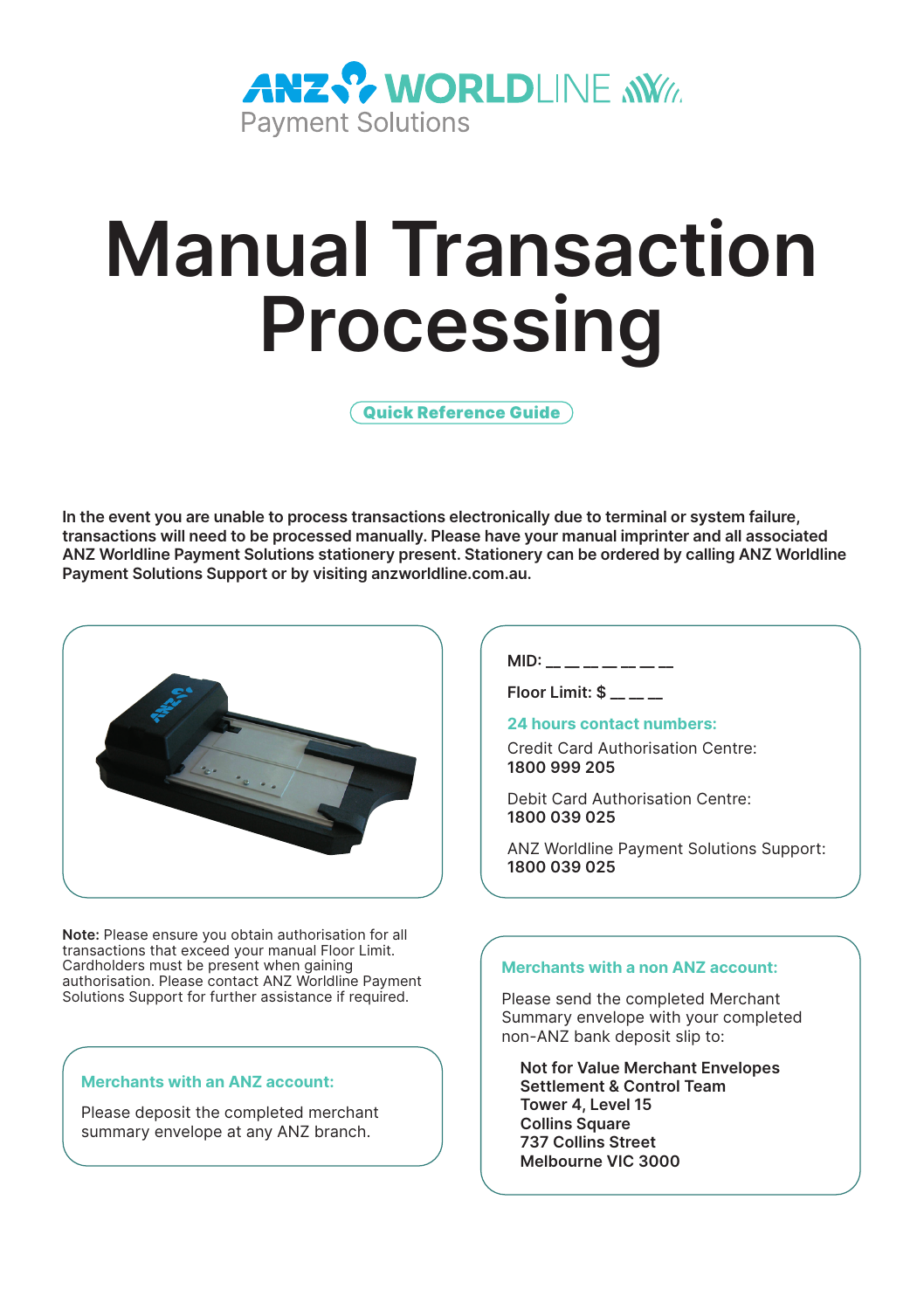# **MANUALLY PROCESSING PURCHASE TRANSACTIONS**

**Note:** Please ensure correct vouchers are used for each debit & credit transaction. Please perform security checks<br>before the commencement of any transaction as described in the Fraud Minimisation section in your Merchant Operating Guide.

#### **Credit Card Purchases:**

| Imprint the customer's card onto the Credit Card Sales voucher.                                                                                                                                                                                                  |                                                                                  |  |
|------------------------------------------------------------------------------------------------------------------------------------------------------------------------------------------------------------------------------------------------------------------|----------------------------------------------------------------------------------|--|
| Ensure card details are clearly imprinted on all copies.                                                                                                                                                                                                         | <b>XXXXXXX</b>                                                                   |  |
| Complete the voucher details and have the cardholder sign the sales voucher. Please<br>ensure the signature matches. If they do not match, do not complete the transaction<br>and seek an alternative form of payment.                                           | ANZS.<br>11224561<br><b>Sales Vouche</b><br>ar Maro Datalis, San Marchael Onaral |  |
| Seek Authorisation on 1800 999 205 for all purchases over your Floor Limit. If the<br>authorisation is approved, record the Authorisation Number on the voucher and hand<br>the yellow customer copy of the voucher to the customer, completing the transaction. |                                                                                  |  |
| If the authorisation is declined, advise the customer to contact their card issuer and<br>seek an alternative method of payment.                                                                                                                                 |                                                                                  |  |
| Retain the green Merchant Copy for your records and the white Bank Copy for banking.                                                                                                                                                                             |                                                                                  |  |

# **Debit Card (Cheque and Savings) Purchases:**

| Imprint the customer's card onto the EFTPOS transaction Sales voucher.                                                                                                                                                                                           |                                                                                                                                                                                                                          |
|------------------------------------------------------------------------------------------------------------------------------------------------------------------------------------------------------------------------------------------------------------------|--------------------------------------------------------------------------------------------------------------------------------------------------------------------------------------------------------------------------|
| Ensure card details are clearly imprinted on all copies.                                                                                                                                                                                                         | <b>EFTPOS TRANSACT</b>                                                                                                                                                                                                   |
| Complete the voucher details and have the cardholder sign the voucher. Please ensure<br>the signature matches. If they do not match, do not complete the transaction and seek<br>an alternative form of payment.                                                 | Because and destroy the scient sheet. Make your details we check invested by all com-<br><b>Secretary and what moved Manitosh are shown a showed</b><br>ANZ S<br>YOU MAYOR OKTAIN SISKE WOULD AND MEDICIANT OPERATING CA |
| Seek Authorisation on 1800 039 025 for all purchases over your Floor Limit. If the<br>authorisation is approved, record the Authorisation Number on the voucher and hand<br>the yellow customer copy of the voucher to the customer, completing the transaction. |                                                                                                                                                                                                                          |
| If the authorisation is declined, advise the customer to contact their card issuer and<br>seek an alternative method of payment.                                                                                                                                 | our for substant confirms                                                                                                                                                                                                |
| Retain the green Merchant Copy for your records and the white Bank Copy for banking.                                                                                                                                                                             |                                                                                                                                                                                                                          |

#### **For Refunds:**

**Note:** When processing a refund, always follow the instructions contained in the "Processing a Refund" section of your Terminal Guide. If your summary only consists of refund vouchers, please send them to: Refund Envelope Processing, Tower 4, Level 15, Collins Square, 737 Collins Street, Melbourne VIC 3000.

| Imprint the customer's card onto the Credit Card / EFTPOS credit Voucher.                                                                                                 |                                                                                                                      |                                    |
|---------------------------------------------------------------------------------------------------------------------------------------------------------------------------|----------------------------------------------------------------------------------------------------------------------|------------------------------------|
| Remove and destroy the cover sheet and the attached carbon. Ensure card details are<br>clearly imprinted on all copies.                                                   | ANZS.<br>1. Fork One Box Only Marketined or Fine.<br>1. Complete credit souther installed ARA description of another | <b>XXXXXXX</b><br><b>CO2315608</b> |
| Complete the voucher details and sign the voucher.                                                                                                                        | Please process within 3 Business Days<br>For More Details, See Merchant Operating Guide                              | <b>Credit Voucher</b>              |
| Once complete, hand the yellow customer copy of the voucher to the customer. You<br>must retain the green Merchant Copy for records, and the white Bank Copy for banking. |                                                                                                                      |                                    |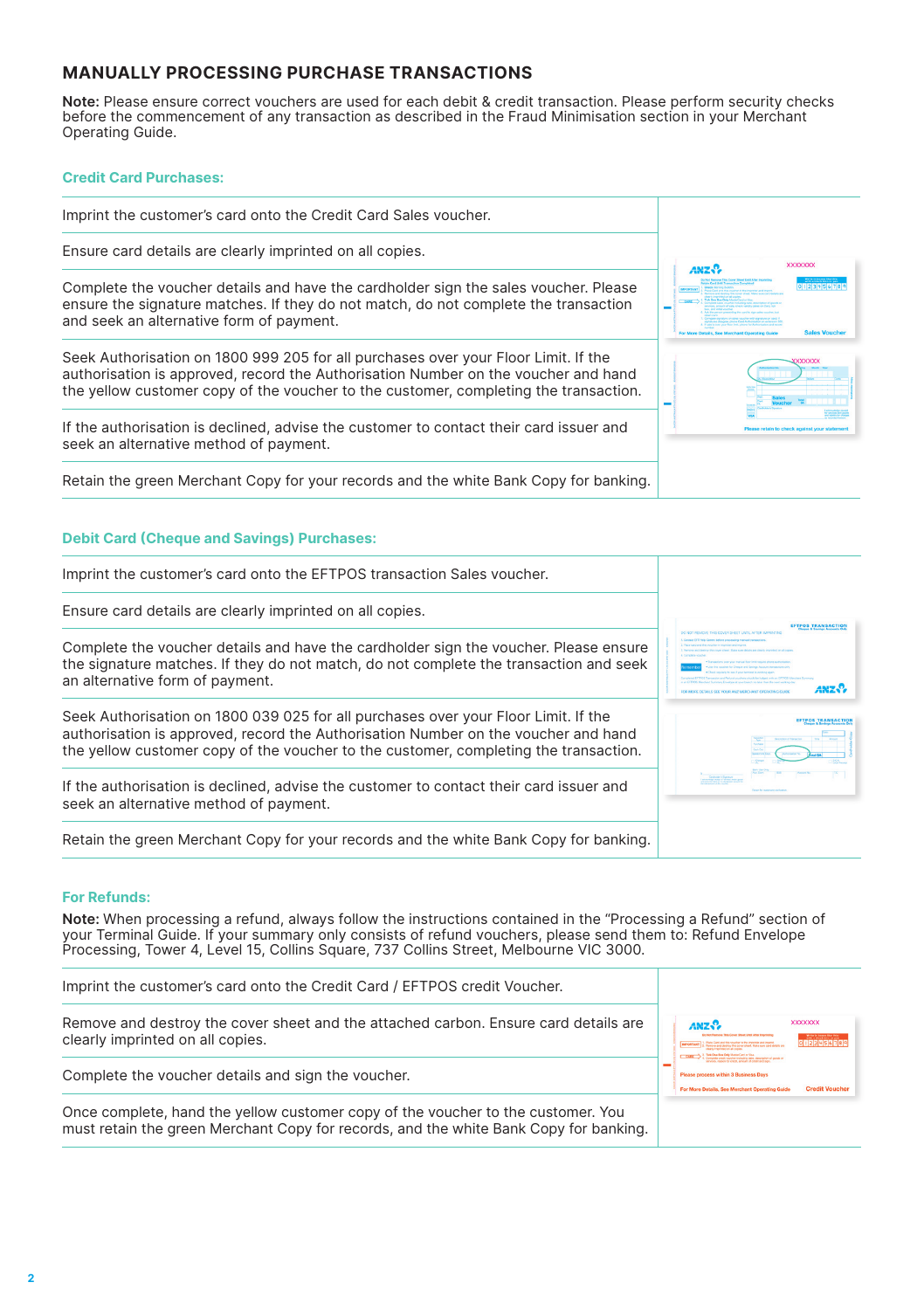# **BANKING MANUAL TRANSACTIONS**

To receive value for your credit card / cheque & savings transactions, you must correctly deposit the completed Merchant Summary Envelope within three business days of the date of the transaction(s).

**Note:** If the total credit refund value exceeds the credit purchases for the summary, please ensure a cheque made payable to ANZ CARDS for that value is provided at the time of banking.

| <b>Credit Card</b>                                                                                                                                                                                                                                                                                                                  | <b>Cheque and Savings</b>                                                                                                                                |  |  |
|-------------------------------------------------------------------------------------------------------------------------------------------------------------------------------------------------------------------------------------------------------------------------------------------------------------------------------------|----------------------------------------------------------------------------------------------------------------------------------------------------------|--|--|
| <b>XXXXXXX</b><br>ANZS.<br>ANZ <sup>2</sup><br><b>Credit Card Summary Envelope</b><br>1289856780<br>In his famous Prix Sourc Street and after teaching<br>$\times$<br><b>American and market</b><br><b>Burnst and Angles The</b><br><b>Back South of arms San</b><br>For More Details See Merchant Operating Guide Merchant Summary | ANZ <sup>2</sup><br><b>EFTPOS SUMMARY</b><br><b>Cheque and Savings Summary Envelope</b><br>ANZ.<br>STA MOST DESAIN SEE VINIE ANT MENTANY OPERATIVE CLIPS |  |  |
| Complete your Credit Card Merchant Summary voucher,                                                                                                                                                                                                                                                                                 | Complete your EFTPOS Merchant Summary voucher,                                                                                                           |  |  |
| taking into account any refund vouchers if applicable.                                                                                                                                                                                                                                                                              | taking into account any refund vouchers if applicable.                                                                                                   |  |  |
| Imprint the Merchant Summary Card into the top left                                                                                                                                                                                                                                                                                 | Imprint the multiPOS and EFTPOS Merchant Card into                                                                                                       |  |  |
| corner of the summary voucher.                                                                                                                                                                                                                                                                                                      | the top left corner of the summary voucher.                                                                                                              |  |  |
| Place the Merchant Summary along with your                                                                                                                                                                                                                                                                                          | Place the Merchant Summary along with your                                                                                                               |  |  |
| completed Credit Card Sales Vouchers and any credit                                                                                                                                                                                                                                                                                 | completed EFTPOS Sales Vouchers and any debit                                                                                                            |  |  |
| refund vouchers into the Credit Card Summary                                                                                                                                                                                                                                                                                        | refund vouchers into the EFTPOS Summary Envelope.                                                                                                        |  |  |
| Envelope. Please ensure the summary voucher is clearly                                                                                                                                                                                                                                                                              | Please ensure the summary voucher is clearly visible                                                                                                     |  |  |
| visible through the Window envelope.                                                                                                                                                                                                                                                                                                | through the window envelope.                                                                                                                             |  |  |